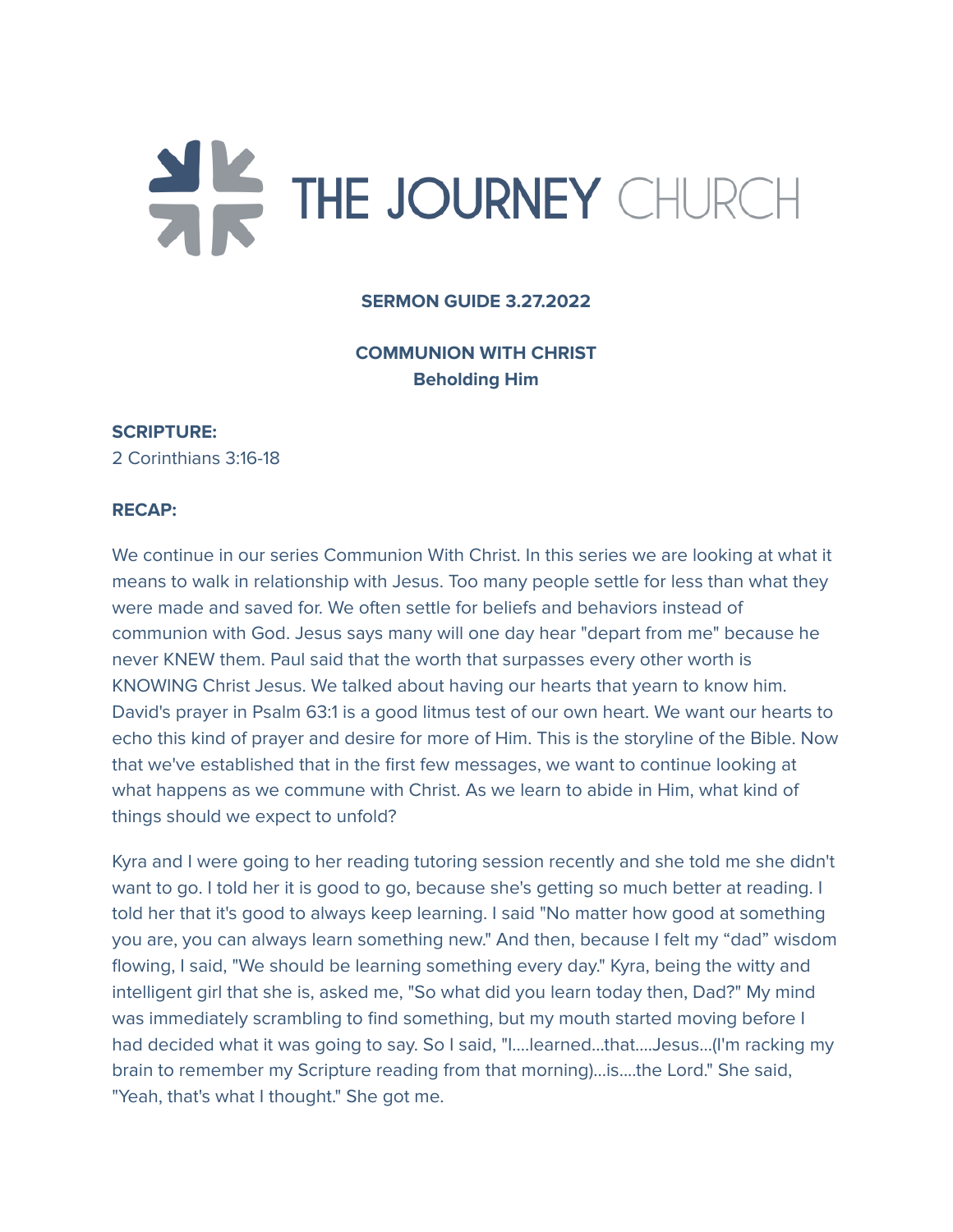This idea that we can learn something everyday, I don't recommend you say that to others unless you are ready to spit out what you've learned that day. But this concept of learning things is often what we believe discipleship is about. Discipleship is a word thrown around in churches, but often not understood. In a nutshell, discipleship means: become like Jesus. Yes, discipleship includes learning new things, but discipleship is ultimately about growing in grace, sanctification, maturing in our faith, and growing in Christlikeness. These are all phrases and terms used to describe discipleship. So you could define discipleship like this:

Discipleship is the ongoing process of transformation that occurs in believers where we increasingly become like Jesus. So the question that naturally follows is this: How do people become like Jesus? How do people transform and change? How did any of us change? That is what we are going to examine today.

Have you ever noticed that the longer we hang around a group of people or persons the more of their mannerisms and habits we pick up? We pick up laughs, body language, cadences of speech, habits, word choice, and all sorts of things. You become like what you behold. So when it comes to the question of how we become like Christ, we must see and savor him, then we become like him.

### **Scripture exegesis: 2 Corinthians 3:16-18 (ESV)**

- When we turn to the Lord, trust him for our salvation, surrender our hearts and lives, the veil is removed. By the way, what do veils keep you from doing? Seeing. Right. SO the veil is removed when we turn to the Lord, which means we can see.

- The Holy Spirit who removes the veil gives us freedom to see. Before we were hindered, blind, and unable to move towards God. But now we are free. This is a reminder of the grace of God in opening our eyes and removing the veil. Paul was once unable to see the beauty and glory of Christ. But as he was in route to persecute the church, he met the Lord. The Lord blinded his physical eyes with the radiance of his glory, but in the irony of it, he simultaneously opened the eyes of his heart to see the beauty of Christ. This is the grace of God that has occurred in our lives, if we are in Christ. He rescued you, and opened your blind eyes to see him. This is the particular work of the Holy Spirit.

- And with an unveiled face, we are beholding the glory of the Lord. We are fixating on the glory of Jesus. How do we behold the Lord? We discussed this in the previous message. We read the Scriptures, we meditate on the Scriptures, we pray, we fast, and things of that nature.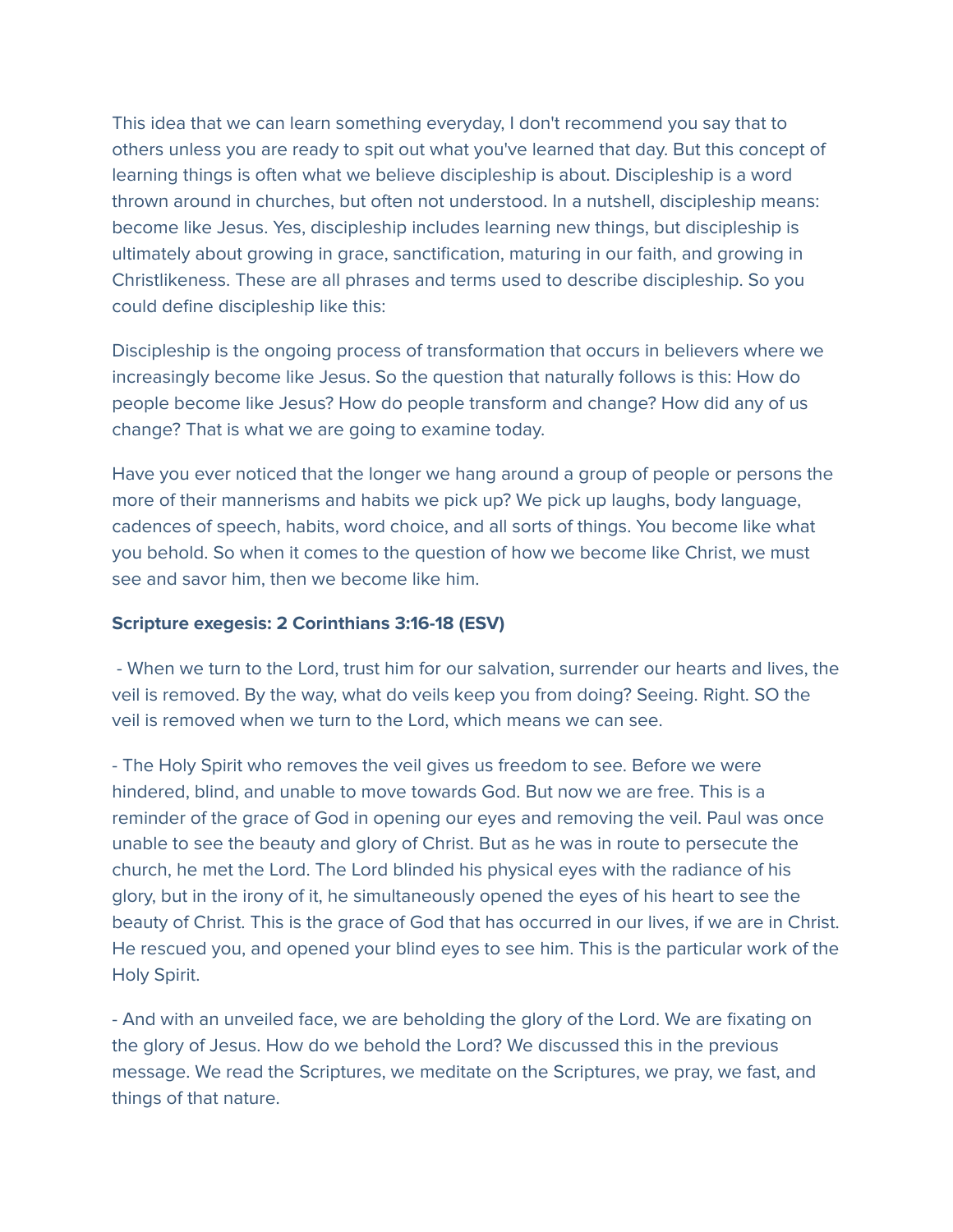I'm going to get into more things today, but it is important we remember that the goal is communion with Christ. Beholding Christ is the process of walking in communion with Christ. And as we do that, we are being transformed. We are changed. We grow. We mature. To what? We are transformed into the same image we are beholding, namely **Christ** 

- This happens, he says, "one degree of glory to another." It happens incrementally. It happens step by step. It happens by degrees. It isn't a one-time, overnight experience. This is a day-by-day experience. This is why communion with God, communion with Christ is a daily. Abiding in Christ is a daily walk of faith. Sanctification is gradual.

- All of this is from the Lord. The Holy Spirit does this work. It is His office and role to send our eyes to Jesus and see him, then become like him. This is how we change.

You become like what you behold. We do this so naturally. Our hearts will behold something. It is what our hearts want to do most naturally. You were made to worship, so you WILL worship something. So the battle we fight is for the eyes of our heart. What will we focus our eyes on? The battle is to see AND savor Christ. We don't only want to see him, but we want to savor what we see. God is glorified not by our seeing, but by our savoring.

But this is a battle for us. If we do not fight to fix our eyes on Jesus daily our A.D.D. souls will look at a million lesser things. We are not simply looking, we are beholding. We are meditating, marinating, examining, and savoring. We are looking with attention. We are looking to live. In Numbers 21, God's people are wandering through the wilderness. They are getting tired of manna. They are complaining, sulking, fussing, and getting grouchy at God - the God who rescued them! Insulted by their unbelief and ingratitude, the Father sends poisonous snakes to bite the people. Many begin dying on the spot from the bites. They immediately realize they brought this on themselves, they pleaded for mercy and Moses, the intercessor for them, prayed to God. The answer came. The Lord told Moses, "Make a fiery serpent, and set it on a standard; and it shall come about, that everyone who is bitten, when he looks at it, he will live." He has him make a bronze serpent on a pole for people to look at and live. Why? He could have done anything. Why this? Because, God, the wise teacher and masterful parable teacher, showed us what the cross would be all about. Jesus tells us this much when he says in John 3:14-15, "As Moses lifted up the serpent in the wilderness, even so must the Son of Man be lifted up; so that whoever believes in Him will have eternal life." Look and live.

Augustine — "Our whole business in this life is to restore to health the eye of the heart whereby God may be seen." The more we set the eyes of our heart on Jesus, the more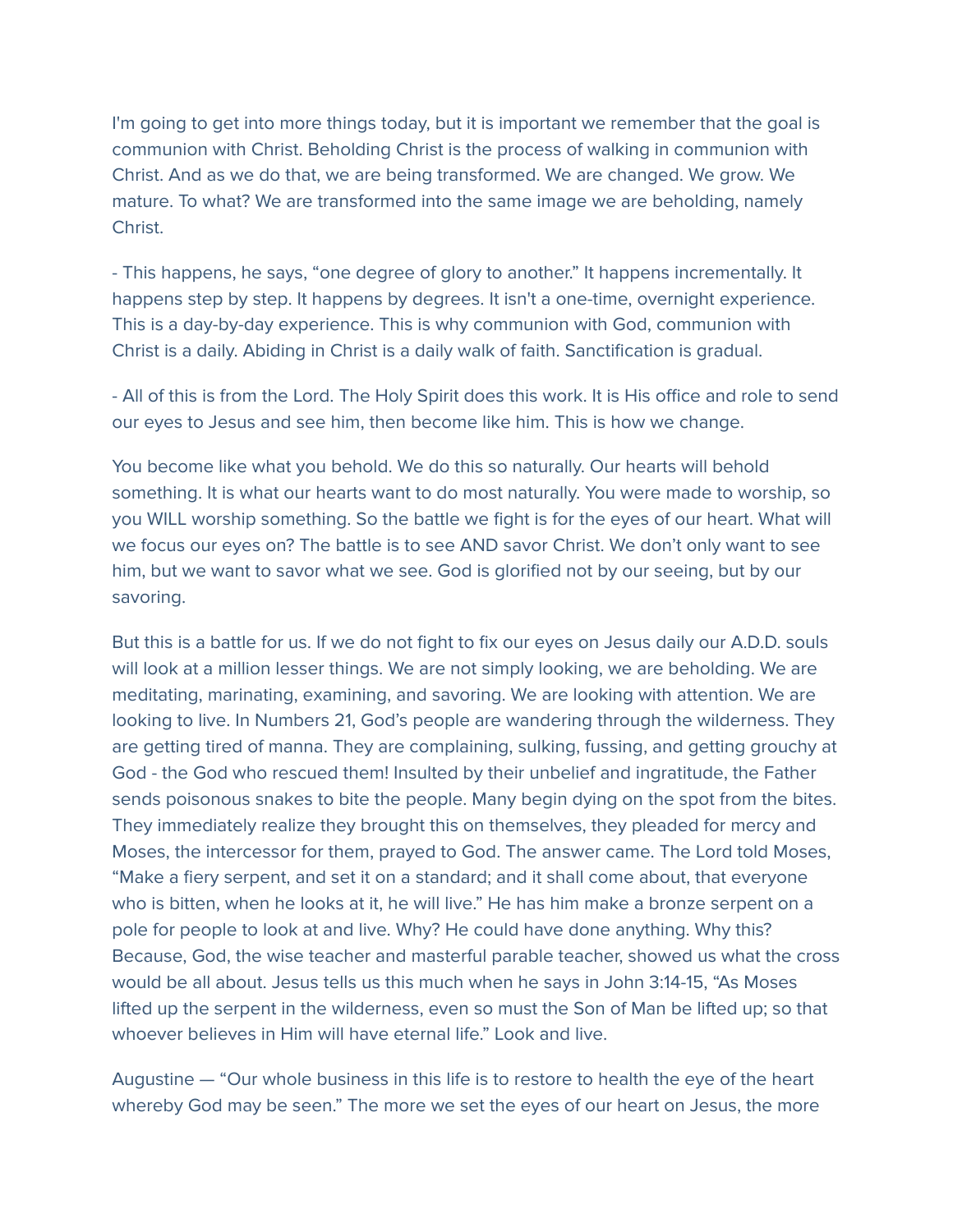we become like him. Communion with Christ grows and matures us into the image of Christ.

Something I said earlier in the series was, Communion with Christ isn't just a piece of the Christian life, but the centerpiece. This means that it is the engine at the center of all other aspects of the Christian life. And I believe we need to start understanding other things through that lens. I want to highlight several examples of this, and see if we can begin to reorient and reframe our biblical understanding of these things.

# **1. Sunday Worship Gatherings**

Gathering together as believers to worship the Lord is vital to our communion with God.

Colossians 3:15-16 (ESV) - And let the peace of Christ rule in your hearts, to which indeed you were called in one body. And be thankful. Let the word of Christ dwell in you richly, teaching and admonishing one another in all wisdom, singing psalms and hymns and spiritual songs, with thankfulness in your hearts to God.

Let the word of Christ dwell in you richly. How? 1. teaching and admonishing one another in all wisdom. This is one way the Word of Christ dwells in us rich is through having the Word taught to us and by discussing it with one another. 2. singing psalms, hymns, and spiritual songs, with thankfulness in your heart to God. One of the ways the Word dwells richly in our hearts is that we sing it. We sing gospel truths. As we sing them with and to one another, we are preaching to ourselves.

We gather weekly so the Word can dwell in our hearts richly. So the peace of Christ will rule in our hearts. It happens through preaching and exhortation. And it happens through singing, reciting truth in creeds, taking the Lord's Supper, and baptizing people.

C.S. Lewis — "The perfect church service would be one we were almost unaware of. Our attention would have been on God."

# **2. Community**

We talk about getting connected in community through Life Groups and Discipleship Groups. It is vital to our growth spiritually.

Hebrews 10:24-25 (ESV) - And let us consider how to stir up one another to love and good works, not neglecting to meet together, as is the habit of some, but encouraging one another, and all the more as you see the Day drawing near.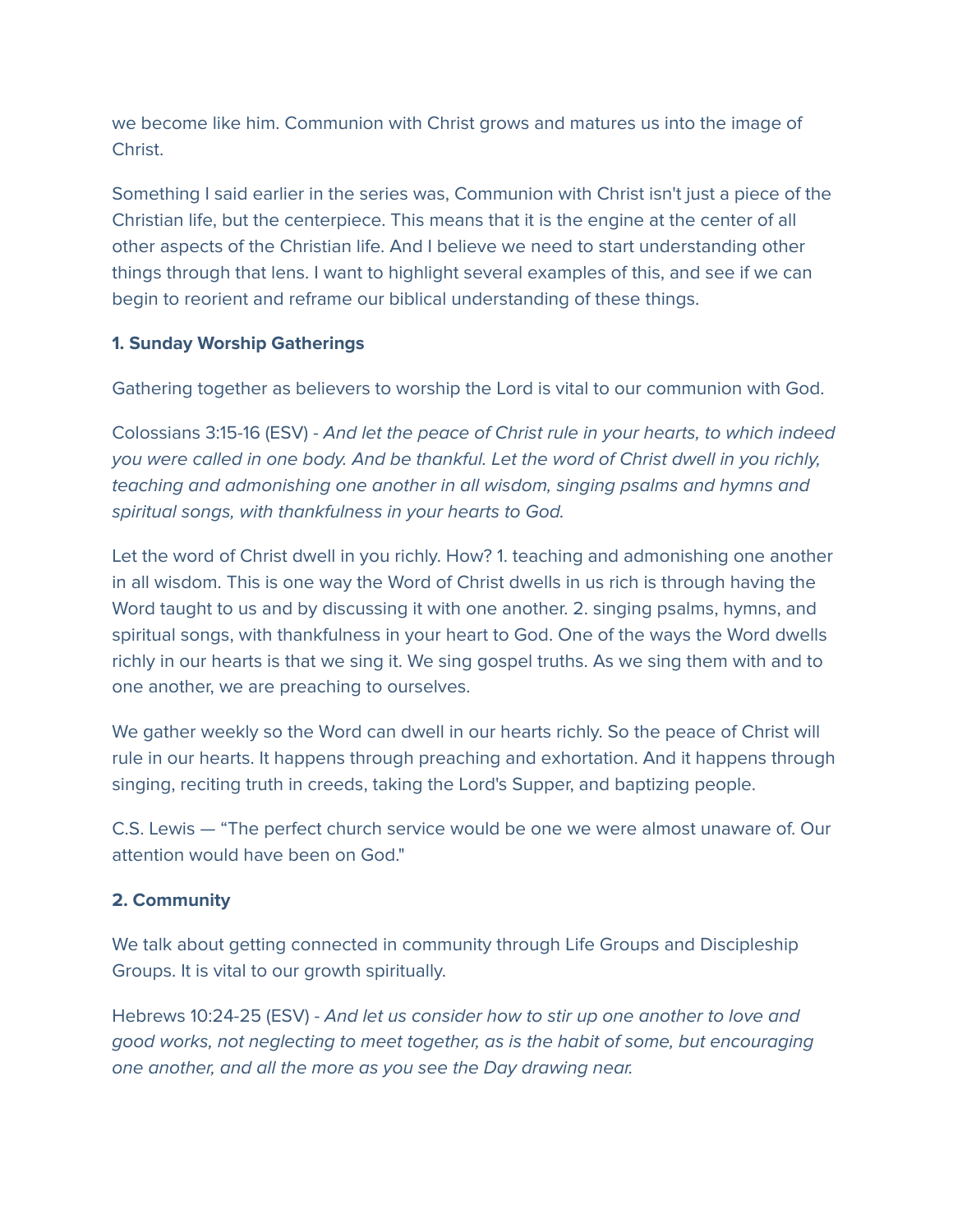Acts 2:42-47 talks about the regular meeting of the early believers to meet needs of one another and to grow in their faith in Christ.

There is a pastor who is quoted as saying, "Biblical community is more important than reading the Bible." I disagree with this statement, but here's what the pastor goes on to explain. For the first 300 years of the Christian faith, the average believer did not have a personal copy of a single New Testament book, certainly not an entire collection of the New Testament writings. They didn't have Bibles, but they had each other. Now, here is my response to this, they did hear regularly the Word of God through gathering with each other, that was a centerpiece of their gatherings, and through the Word proclaimed and believed, they matured. However, I do appreciate the emphasis this pastor is putting on biblical community, that most people have often forgotten and even minimized the crucial importance of today.

We live in a culture, Christians included, that doesn't put a high priority on gathering weekly to worship the Lord with one another. And in addition to that, even fewer Christians put a priority on gathering in smaller groups of believers to disciple and mature one another. But understand that one of the primary reasons for being in community is to further grow in our communion with Christ. So take those steps.

## **3. Fighting Sin**

If you do not fight sin, it will severely hurt your closeness with Christ. Unrepentant sin is a communion crusher. So we fight sin FOR communion with God.

1 John 1:5-10 -

If you are not actively fighting against sin, and putting it to death, it will kill you. It is like weeds in a garden. If you do not actively pluck the weeds, they will overrun the garden. The same is true with sin: if you do not actively fight sin in your heart, it will overrun the heart. This is why John Calvin said "The heart is an idol factory." Factories pump out goods and products. Their job is to mass produce as much as they can. The heart mass produces sinful impulses and desires and idols. If we do not guard it, and contend with it, sin will multiply.

**\*\* See sin accurately.** Stop viewing sin as some pleasurable thing you can't have and start seeing as the thing hell-bent (quite literally) on severing you from communion with Christ. Get the right perspective on what sin wants to do in your life. Remember that God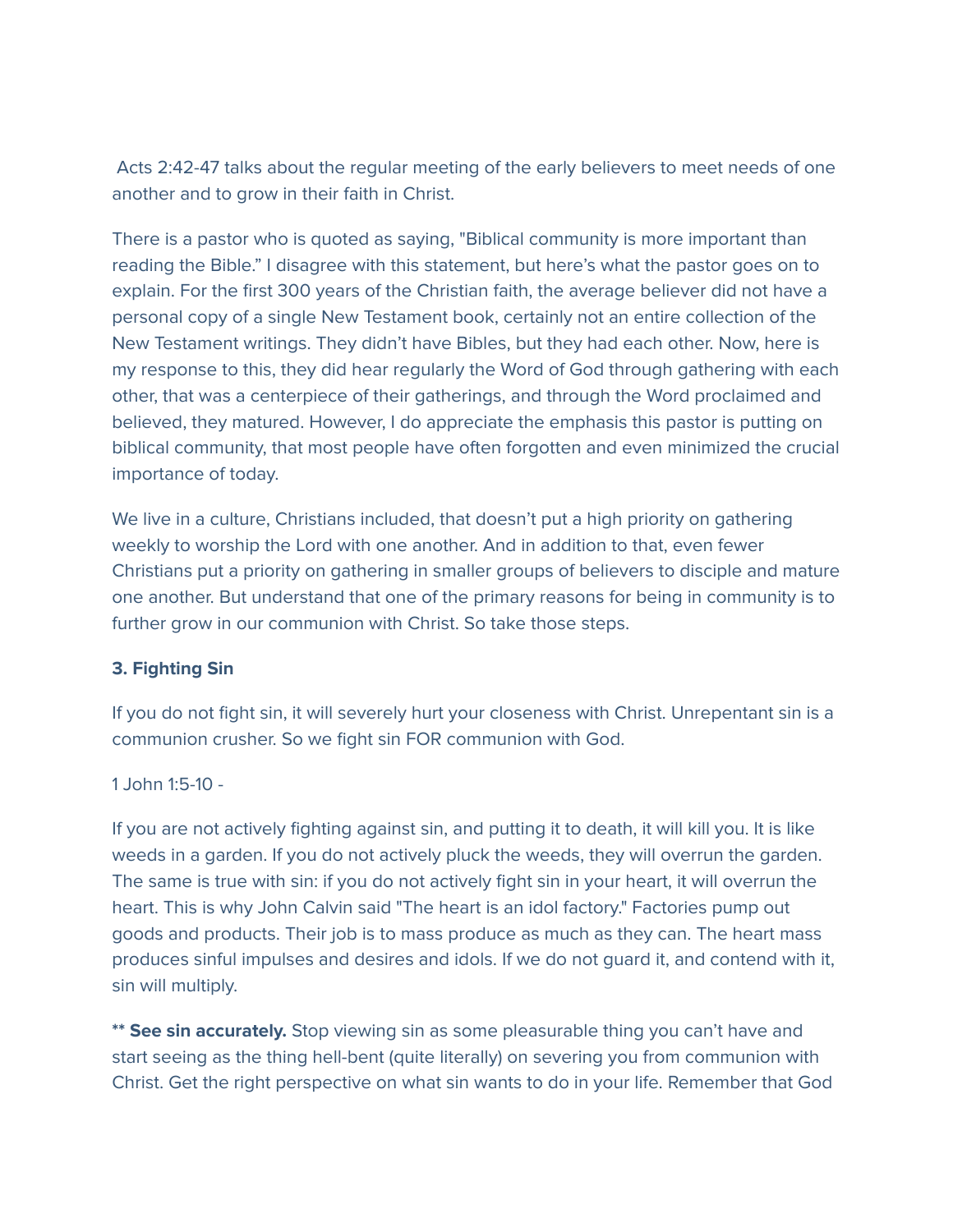warned Cain that sin was crouching at the door waiting to master him? It is an active enemy. It is a cougar stalking you in the jungle, watching and waiting for a chance to pounce. It isn't a tamed zoo exhibit letting you pet it without harm.

Jesus says in John 10:10 that Satan wants to steal, kill, and destroy you. He wants to steal, kill, and destroy your communion with Christ and joy.

**\*\*Confess your actual sins.** Name your sins to God. Describe them in particular terms, not generic/vague ways (Lord, forgive me of my sins). This isn't for God's sake, but yours. This will help make sure you're not walking in habitual sin.

**\*\*Know your vulnerabilities.** You need to be aware of your weaknesses and natural landmines. You have an enemy who doesn't fight fair. If you struggle in a certain area, he's not going to leave it alone. He will exploit it. Be self-aware of where your weaknesses are. In the military, in sports, in business, good leaders know where the weaknesses of their teams are so they can minimize the exposure of them. Do you know your vulnerabilities?

**\*\*Fight sin with the Sword of the Spirit, the Word of God.** Find Scripture that addresses your vulnerabilities (people pleasing, lust, pride, anger, gossip, etc.).

**\*\*Fight sin by relying on the power of the Holy Spirit (Galatians 5:16).** The more you truly call and rely upon the Holy Spirit for help, the stronger you'll be to resist sin.

**\*\*Fight sin in community with others.** There is power in confessing sin to others who love you and are committed to growing in their faith too, James 5. This is another reason why being in community helps with growing in communion.

**\*\*Don't focus on not sinning, but set your eyes on fellowship with God.** Thomas Chalmers said: "The love of the world cannot be expunged by a mere demonstration of the world's worthlessness. But may it not be supplanted by the love of that which is more worthy than itself?" The expulsive power of a greater affection.

In this life, until the day we die or Jesus returns, we will fight against (and need to fight against) indwelling sin. The reality of indwelling sin is that we will not reach practical perfection on this side of Heaven. We will not achieve sinlessness in this life. The process of continued growth and discipleship is called sanctification. This means we are constantly being perfected, but won't reach perfection until death or Jesus' coming.

This can leave many believers dejected. We feel we should be further than we are sometimes. We feel we should have kicked some of these old ways by now. But friends,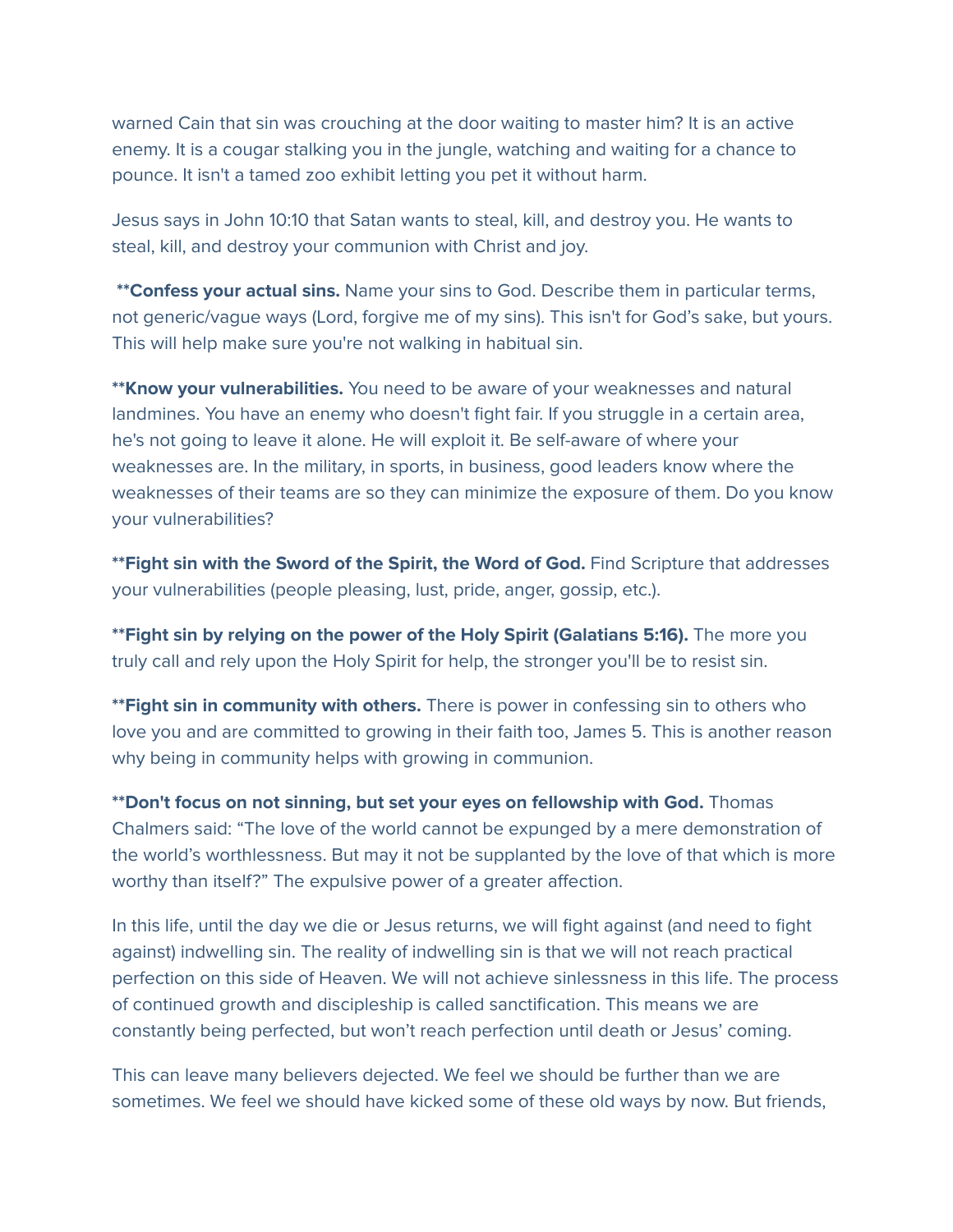the battle is real, and the pain of not being further is real. Satan can beat us up pretty good when we sin. But I want to encourage your hearts this morning. This sorrow you feel when you sin and fail is not an evidence you don't belong to God, it is an evidence YOU DO. The fact that you care is grace. The fact that you grieve your sin is evidence of the work of God. And that guilt, grief, and shame is meant to cause our eyes to look to Christ, not ourselves. You cannot comfort yourself by looking at yourself (because you may not have any cause for comfort). It forces you to find comfort and relief only by gazing at the finished work of Jesus.

Author — "For every look at your sin, take ten looks at Christ."

You see your sin, and you feel the guilt, look at the reality that Jesus has clothed you with his perfect righteousness (1). Look at his guilt-bearing death on the cross (2). Look at his burial of your sins and the removal of them from the sight of God (3). Look at the empty tomb where his dead body once laid, but now is raised in victory, the evidence of his victorious death (4). Look at his promise to be with us always, we are not alone (5). Look at his ascension to Heaven where he rules and reigns over all, our Lord is King (6). Look at his intercession for you to the Father, you have an eternal advocate (7). Look at his sending of the Holy Spirit, you have a Helper, you are kept, and you strengthened (8). Look at his promises and gift of His Word, no one can snatch you from His hands (9). Look at your future; Christ is coming again to make all things new (10). If you didn't notice, that was one look at your sin and guilt, and ten looks at Christ.

With unveiled face, behold Jesus. There is all of your righteousness. There is where all your guilt is taken. There is the One who took the wrath of God in your place and pardons your sins. You see, the fight against sin is not only to help you stay close, but even the lack of perfection in this life is meant to cause our dependence upon Him. Then from one degree of glory to the next we will become like the one we behold.

### **QUESTIONS:**

- 1. Have you experienced becoming what you behold? If so, give an example.
- 2. What steps have you taken to get rid of some of the things that you are snacking on that's spoiling your appetite for Christ?
- 3. How does the fiery serpent set on a pole (Numbers 21:8) represent Christ on the cross (John 3:14-15)?
- 4. Where does gathering with the body rank in your weekly schedule? Considering how important this is, how can you make it more of a priority?
- 5. Discuss some ways to stir up one another in your Life Group.
- 6. Read Luke 18:9-14 and discuss which of the two postures you normally have.